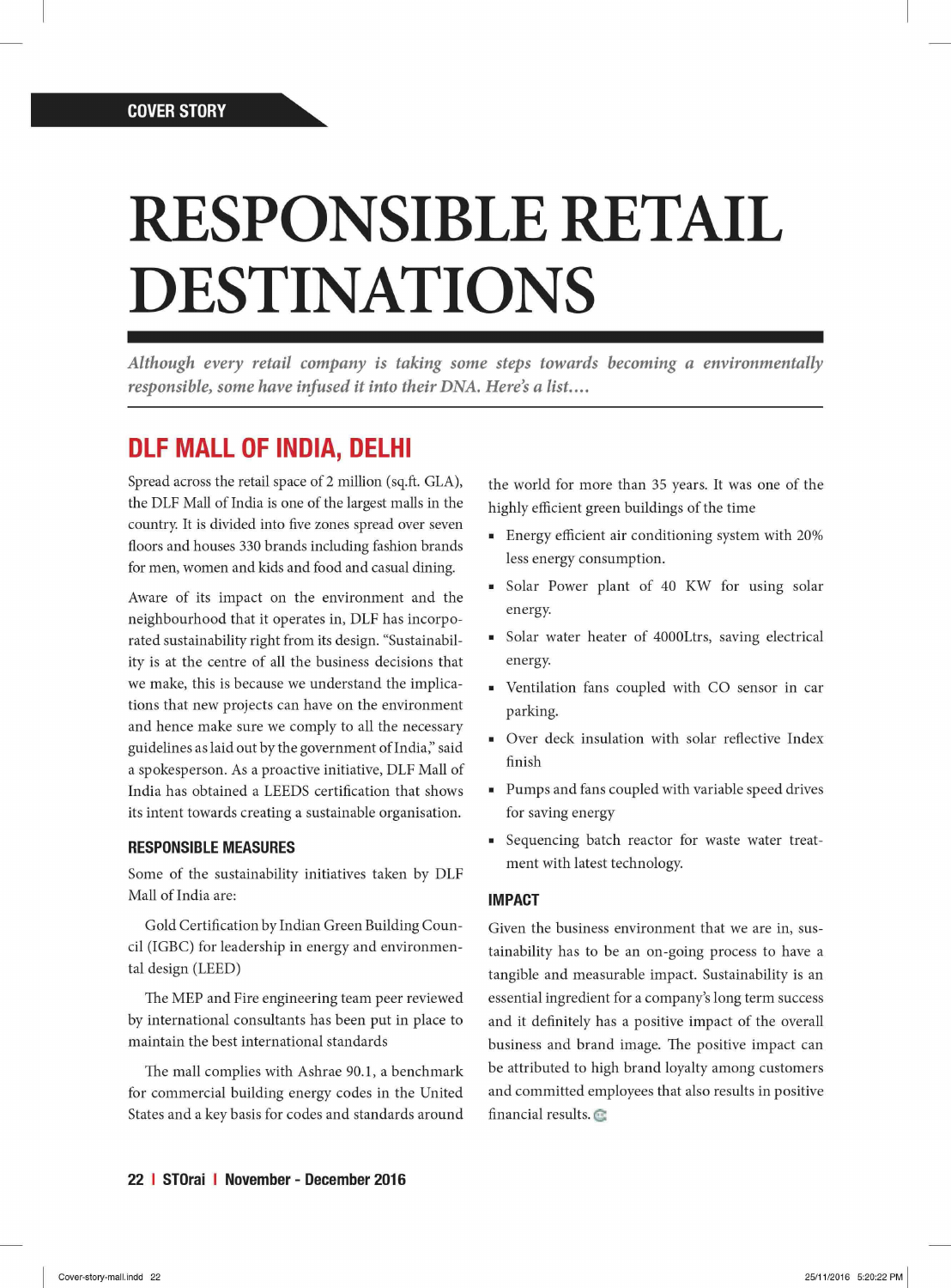## **VIVIANA MALL, THANE**

Viviana Mall, a part of Sheth Corp, has emerged as a shopping destination to reckon with. With an area encompassing one mn sq.ft, the mall boasts of a unique tenant mix - Cinepolis, a megaplex with 14 screens, 19 large anchor tenants. In all, it houses 250 leading brands in its prime retail and leisure space. The mall is India's first and only visually impaired friendly mall and has also launched "XRCVC-Viviana Extension" a resource centre for visually impaired.

#### **RESPONSIBLE MEASURES**

- A special plant has been installed at the mall, where the food waste generated in the mall is converted into manure, which is then given away free of cost to customers. A special manure stock unit is located near the information desk of the mall.
- In another initiative for saving water and energy



**• Organic Waste Converter Plant at Viviana Mall** 



the mall has a rain harvesting plant installed for treatment of rain water. Treated water is extensively used in toilets.

- A sewage treatment plant (STP) treats water that is used in toilets.
- Special water control valves are mounted in all taps across in the mall to control flow of water.
- Regular cleaning of oil and grease chamber to avoid fouling, which helps in improving water quantity.
- There are waste segregation bins outside toilets that help in eco-friendly waste disposal.
- CFL bulbs and LEDs are used across the mall for energy efficiency
- Regular servicing of transformers, monitors and m. electrical equipment to reduce energy wastage.



When customers queue up to take manure free of cost we know that the message is slowly passing. When people appreciate and talk about the STP plant, we know that the message is spreading. When kids ask their parents in which bin should we throw the tissue paper, we know that the message is reaching to an audience who can take the legacy ahead.

 $-$  Sunil Shroff, CEO, Viviana Mall.

#### **24 I STOrai I November - December 2016**